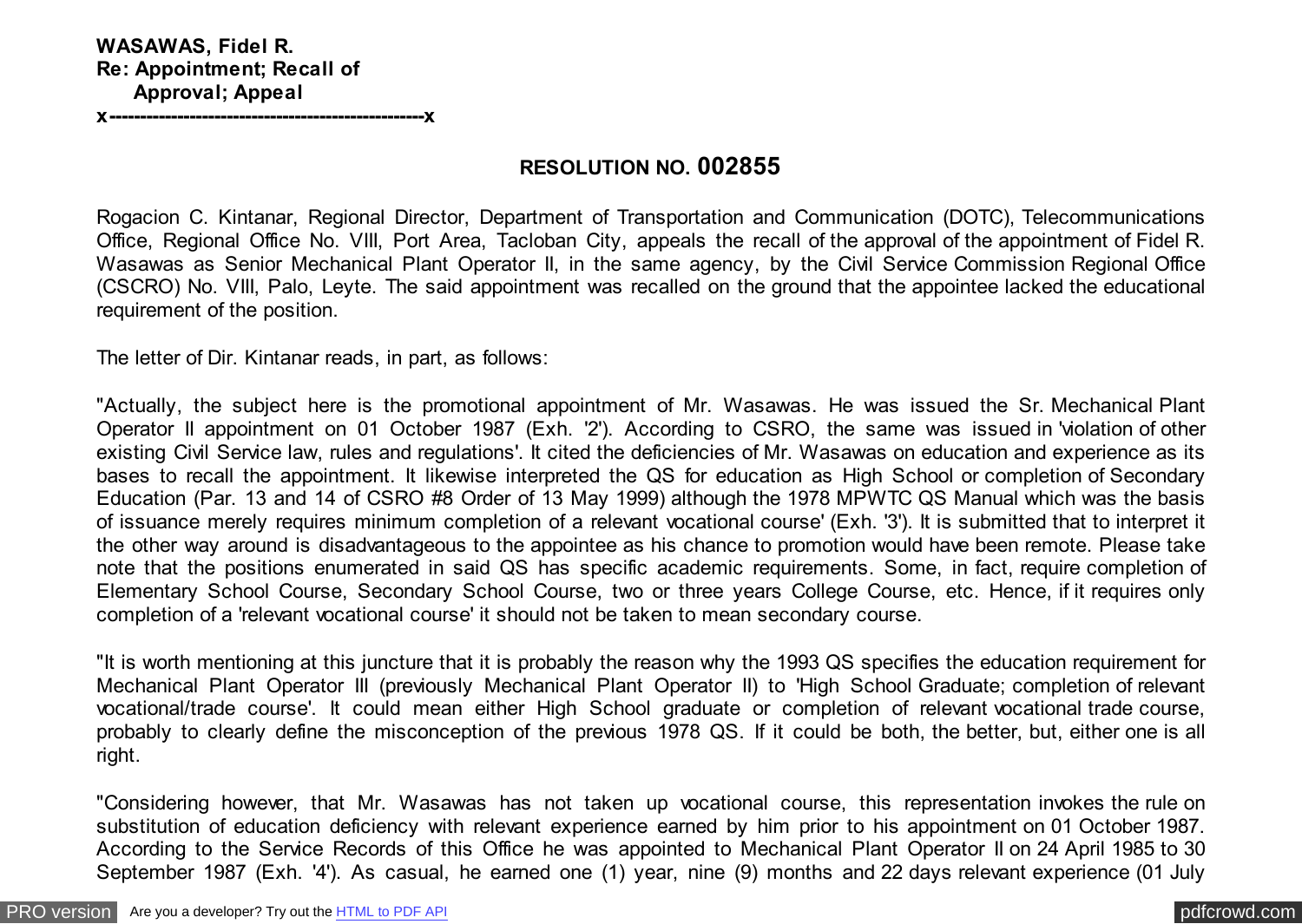1983 to 23 April 1985). As Temporary and Provisional, he earned two (2) years, five (5) months and six (6) days relevant experience (24 April 1985 to 30 September 1987) or a total of Four (4) years, four (4) months and twenty eight (28) days.

"The foregoing, experience is more than enough to offset Mr. Wasawas' deficiency in education, especially so, if only a one (1) year relevant vocational course is required as the rate of substitution for every academic year of deficiency in education for both secondary and vocational courses in six (6) months of specialized/relevant experience, (h, (1) CSC Memorandum Circular No. 5-A, series of 1986) (p. ix, II-2 and p.x, 11-3 1978 QS).

"Granting, without admitting that the position of Sr. Mechanical Plant Operator II requires both a High School and a relevant vocational course, Mr. Wasawas lacks only two (2) years to complete the Secondary Course because he is a Second Year High School at the time of his appointment. And, perhaps another year for Vocational Course or a total of three (3) years. Assuming the CSRO evaluation is correct, the four \*4) years and four (4) months relevant experience the appointee earned before promotion is still sufficient to compensate his educational deficiency, applying the rate of substitution abovementioned. Four (4) years relevant experience is equivalent to eight (8) academic years. Therefore, at the rate of six (6) months relevant experience for every academic year of deficiency, the three (3) years education deficiency is equivalent to one and half year (1 &  $\frac{8}{11}$ ) relevant experience. Four (4) years minus one (1) year and one and one half (1 &  $\frac{8}{11}$ ) year equals to two (2) and one-half  $\overline{(1/2)}$  years left.

"Granting further, that only the relevant experience earned by him while he was holding Temporary and Provisional appointment (24 April 1985 to 30 September 1987) is considered which is equivalent only to 2 years and 5 months minus 1  $\frac{1}{20}$  year, this will leave him a balance of eleven (11) months relevant experience.

"In either situation aforementioned, Mr. Wasawas could qualify the education requirement. In fact, in the first premise where in his casual employment was included, he leaves a balance of 2 &  $\frac{1}{11}$  vears and in the second, he has a balance of 11 months relevant experience.

"As regards, EXPERIENCE REQUIREMENT, it is shown in the 1987 QS that it needs three (3) years relevant experience. Considering that Mr. Wasawas took up Power Plant Training at TTI from Feb. 11 to March 15, 1985 (Exh. '5'), he earned (200) hours. Converting it into fifty (50) hours for every six (6) months of experience deficiency is equivalent to two (2) years. Since what is needed is three (3) years, he still lacks one (1) year experience. It is here where this representation respectfully requests that the unused balances he earned on EDUCATION which is 2 &  $\frac{|\mathfrak{X}|}{|\mathfrak{X}|}$  be utilized in order to compensate the remaining one (1) year EXPERIENCE deficiency and to fully comply with the three (3) years experience requirement."

The CSCRO No. VIII commented on the appeal, as follows:

"The issue that needs resolution in the instant appeal is whether or not the CSRO #8 Order directing the recall of the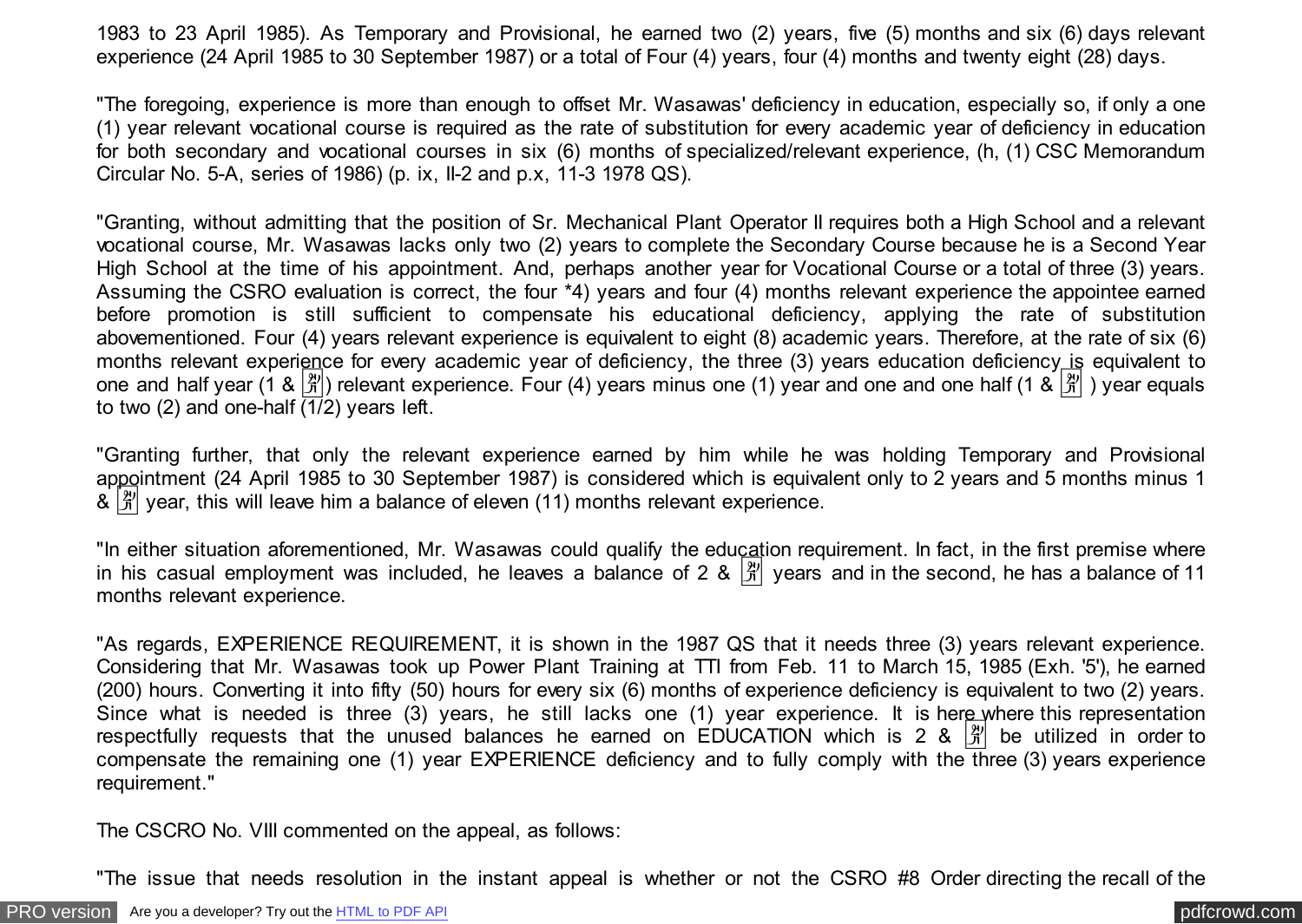approval on the appointment of Fidel R. Wasawas, Jr. as Senior Mechanical Plant Operator II is proper.

"Worthy of consideration is the fact that at the time the appeal mentioned in the preceding paragraph was filed, no copy of Wasawas's casual appointment allegedly approved by then TELOF Director Rogacion for the period from July 1, 1983 to April 23, 1985 was presented, for evaluation. In fact, that particular appointment is not one among his records on file with this Office. Thus, the same was not included in computing the experience gained by appointee that may be used to offset his other qualification deficiencies.

"Likewise, we do not subscribe to Director Kintanar's contention that when the 1978 MPWTC Qualification Standard (QS) Manual required as minimum educational requirement 'completion of relevant vocational course', the same should not be taken to mean prior completion of a secondary course.

"It may be noted that in the MPWTC QS, the position under controversy is the highest non-supervisory position under the Mechanical Plant Operation Group, the next higher position being that of Mechanical Plant Supervisor I. The same QS provides for the following requirements for the latter position: Completion of three years college studies in Stationary/Power Plant/Mechanical Engineering. If Director Kintanar's contention is correct, there wouldn't be opportunity for anyone holding the next lower position (then Senior Mechanical Plant II; now retitled to Mechanical Plant Operator III) to be promoted to the next higher position within the same occupational grouping since college studies demand as a pre-requirement completion of a secondary course.

"Furthermore, contrary to Director Kintanar's contention in his present appeal, we believe that the specific provisions in the subsequent QS, clarify and strengthen the need for the completion of the secondary course.

"In his appeal, Director Kintanar made the following justifications, thus:

'x x x.

'x x x it is probably the reason why the 1993 QS specifies the education requirement for Mechanical Plant Operator III (previously Mechanical Plant Operator II) to 'High School Graduate; completion of relevant vocational/trade course'. It could mean either High School graduate or completion of relevant vocational trade course, probably to clearly define the misconception of the previous 1978 QS. x x x.'

"We do not concur with the preceding observation of appellant (sic).

"It is our contention that both requirements, namely, High School Graduate and completion of relevant vocational/trade course, must be met by appointee. The semi-colon (;) has always been associated with coordinating and linking functions, not as a separator of alternatives. Had the Commission intended otherwise, it could have used a virgule (/) or the word 'or'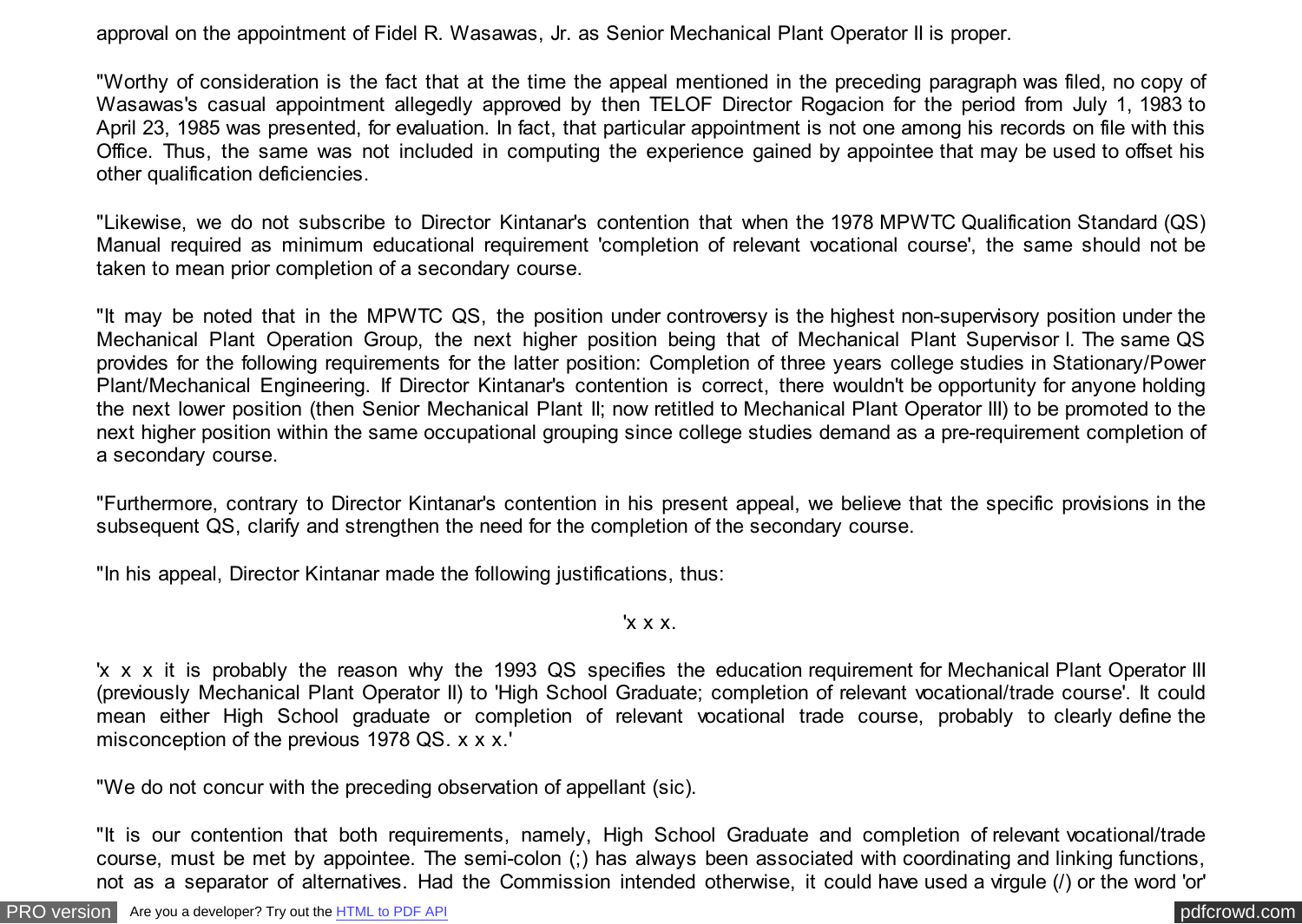instead of the semi-colon (;) to separate one requirement from the other. For comparison, it may be noted that in the same QS, the Commission provides for the following educational requirement for the following positions, among others, to wit:

#### x x x

"Under the foregoing circumstances, we do not find sufficient reason to reverse the CSRO #8 Order dated December 8, 1998, except for humanitarian consideration."

Records show that Wasawas was initially appointed as Engineman, under Casual Status, on July 1, 1983. Subsequently, on April 24, 1985, he was appointed as Mechanical Plant Operator II, temporary, and the same was renewed on August 1, 1986 and August 2, 1987. On October 1, 1987, Wasawas was issued an appointment as Senior Mechanical Plant Operator II, Provisional and, thereafter, he was issued a permanent appointment to the same position on October 1, 1988. Finally, on July 1, 1989, Wasawas was appointed as Mechanical Plant Operator III, permanent, which position he holds up to the recall of the approval of his appointment.

On July 26, 1998, an anonymous complaint was sent to the CSCRO No. VIII requesting the said office to conduct an investigation regarding the alleged act of dishonesty of Wasawas, placing in his personal data sheet that he is a high school graduate when in truth he only finished second year high school. The said letter reads, in part, as follows:

"Requesting for an investigation of (sic) Mr. (sic) Fedel Wasawas of Telecommunications Office, Port Area, Tacloban City of her (sic) personal record about (sic) his appointment approve (sic) a second year high school for a position of (Servicing) Mechanical Plant Operator III. In my (sic) knowledge, the qualified personnel of (sic) the said position should at least (sic) a high school graduate or a college level plus seniority in the service.

"I hope that there's (sic) no whitewash on (sic) your investigation. In the sense that there's (sic) no personal interest involved, but interest of (sic) qualified person. Katarungan (sic) that (sic) I want from CSC. For (sic) whatever (sic) the result of your investigation, kindly publish at the Telecommunications Office Bulletin Board."

Subsequently, the CSCRO No. VIII conducted an investigation on the matter. On December 8, 1998, the said office issued an Order dismissing the anonymous complaint, for Dishonesty. However, the approval of his appointment as Senior Mechanical Plant Operator II, effective October 1, 1987 was recalled. The dispositive portion of the said Order provides, as follows:

"WHEREFORE, foregoing premises considered, the herein anonymous complaint against Fidel R. Wasawas, Jr. for Dishonesty (Misrepresentation) is hereby DISMISSED. However, the approval on his appointment as Senior Mechanical Plant Operator II, effective October 1, 1987 is RECALLED. Accordingly, the persons responsible for the preparation of his appointment are sternly warned to be more careful in the evaluation of the qualifications of, as well as, the supporting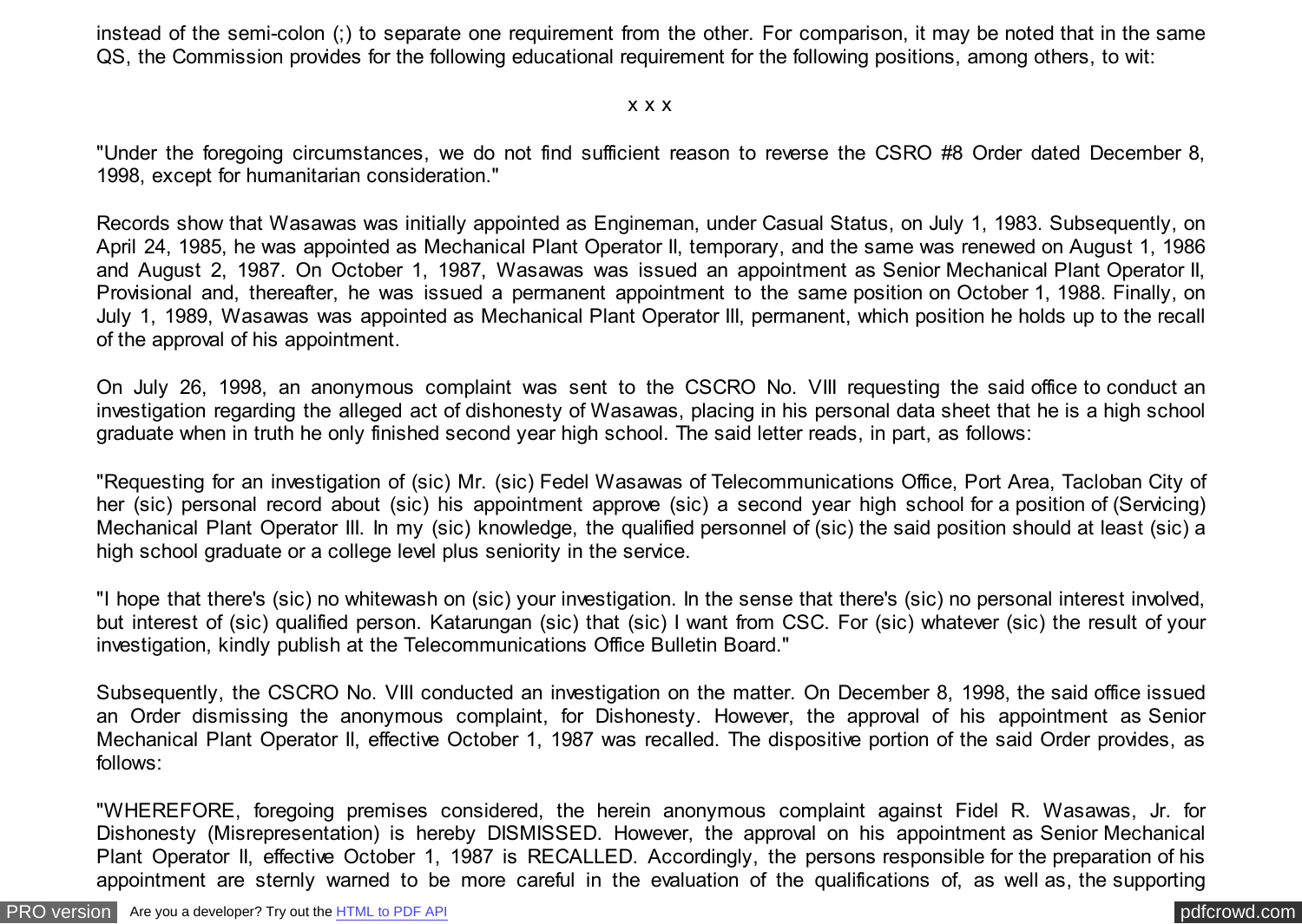documents submitted by, appointees.

"Further, the CSC Leyte Field Office is hereby directed to cause the necessary action on subject appointment based on this Order."

On January 25, 1999, then Director Cartalla of the Telecommunications Office, Regional Office No. VIII appealed the said Order. However, the same was dismissed by the said office on February 16, 1999. The motion for reconsideration of the latter Order was also denied on May 13, 1999.

Hence, this appeal.

The sole issue to be resolved is whether or not the CSCRO No. VIII Order recalling the approval of the appointment of Wasawas as Senior Mechanical Plant Operator II is in order.

Under the 1978 Ministry of Public Works, Transportation and Communication (MPWTC) Qualification Standards Manual, the qualification for the position of Senior Mechanical Plant Operator are, as follows:

EDUCATION : Completion of a relevant vocational course

EXPERIENCE : 3 years of experience in mechanical plant operation work

ELIGIBILITY : Mechanical Plant Operator (less than 50 HP) RA 1080 (Certified Plant Mechanic)

While the qualifications of Wasawas are, as follows:

EDUCATION : Second Year High School

| EXPERIENCE: 07-01-83-04-30-84 | Engineman                    | Casual      |
|-------------------------------|------------------------------|-------------|
| 05-01-84-04-23-85             | - do -                       |             |
| 04-24-85-07-31-86             | Mechanical Plant Operator II | Temporary   |
| 08-01-86-08-01-87             | $-$ do $-$                   | Renewal     |
| 08-02-87-09-3087              | - do -                       | Provisional |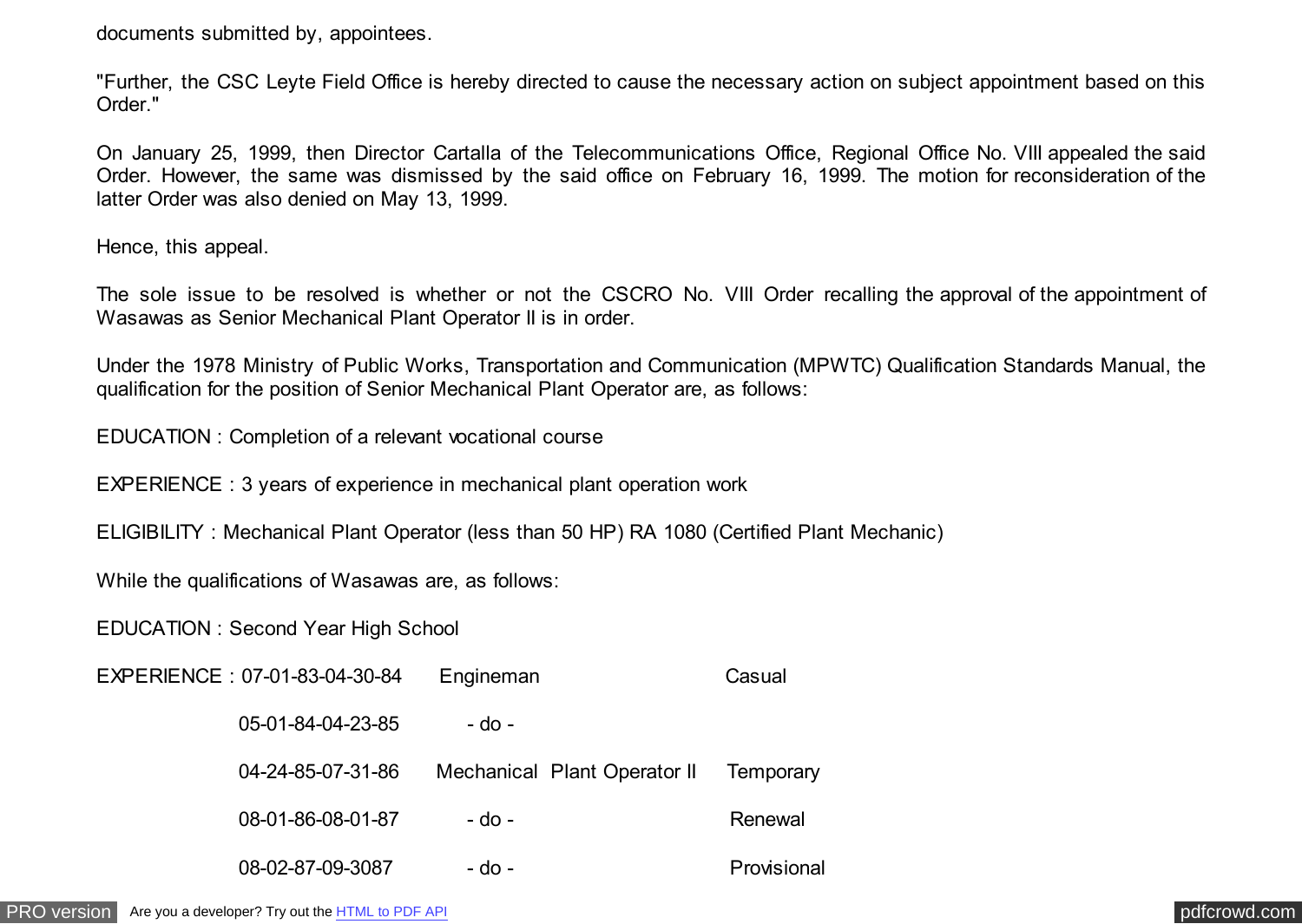| 10-01-87-03-31-88  | Senior Mechanical Operator III Provisional |           |
|--------------------|--------------------------------------------|-----------|
| 04-01-88-03-30-89  | -do -                                      | Permanent |
| 07-01-89-09-30-90  | <b>MPO III</b>                             | - do -    |
| 10-01-90-09-30-93  | - do -                                     | - do -    |
| 10-040-93-12-31-93 | $-do-$                                     | - do -    |
| 01-01-94-12-31-94  | - do -                                     | - do -    |
| 01-01-95-12-31-95  | - do -                                     | - do -    |
| 01-01-96-09-30-96  | - do -                                     | - do -    |
| 10-01-96-12-31-96  | - do -                                     | - do -    |
| 01-0-97-10-31-97   | - do -                                     | - do -    |
| 11-01-97 - present | - do -                                     | - do -    |

ELIGIBILITY: Mechanical Plant Operator (less than 50 HP)

From the foregoing, it is clear that Wasawas lacks the education requirement of "completion of a relevant vocational course" since he only finished Second Year High School. However, considering that the appointment subject of the appeal was issued in 1989, the experience he has gained as Mechanical Plant Operator from July 1, 1983 to the present will more than suffice to substitute for his deficiency in education. This is because at that time substitution was still allowed. Pertinent to the discussion is Civil Service Commission Memorandum Circular No. 5-A s. 1985, which reads, in part, as follows:

### "TO: ALL HEADS OF MINISTRIES, BUREAUS, AND AGENCIES OF THE NATIONAL GOVERNMENT, INCLUDING GOVERNMENT-OWNED AND/OR CONTROLLED CORPORATIONS

"SUBJECT: Guidelines implementing the provisions of CSC Resolution No. VIII5-132 approving and adopting the Revised Qualification Standards Manual for Service-Wide First and Second Level Positions in the career service, and the amended Guidelines on Substitution of the Education/Training/Experience Requirements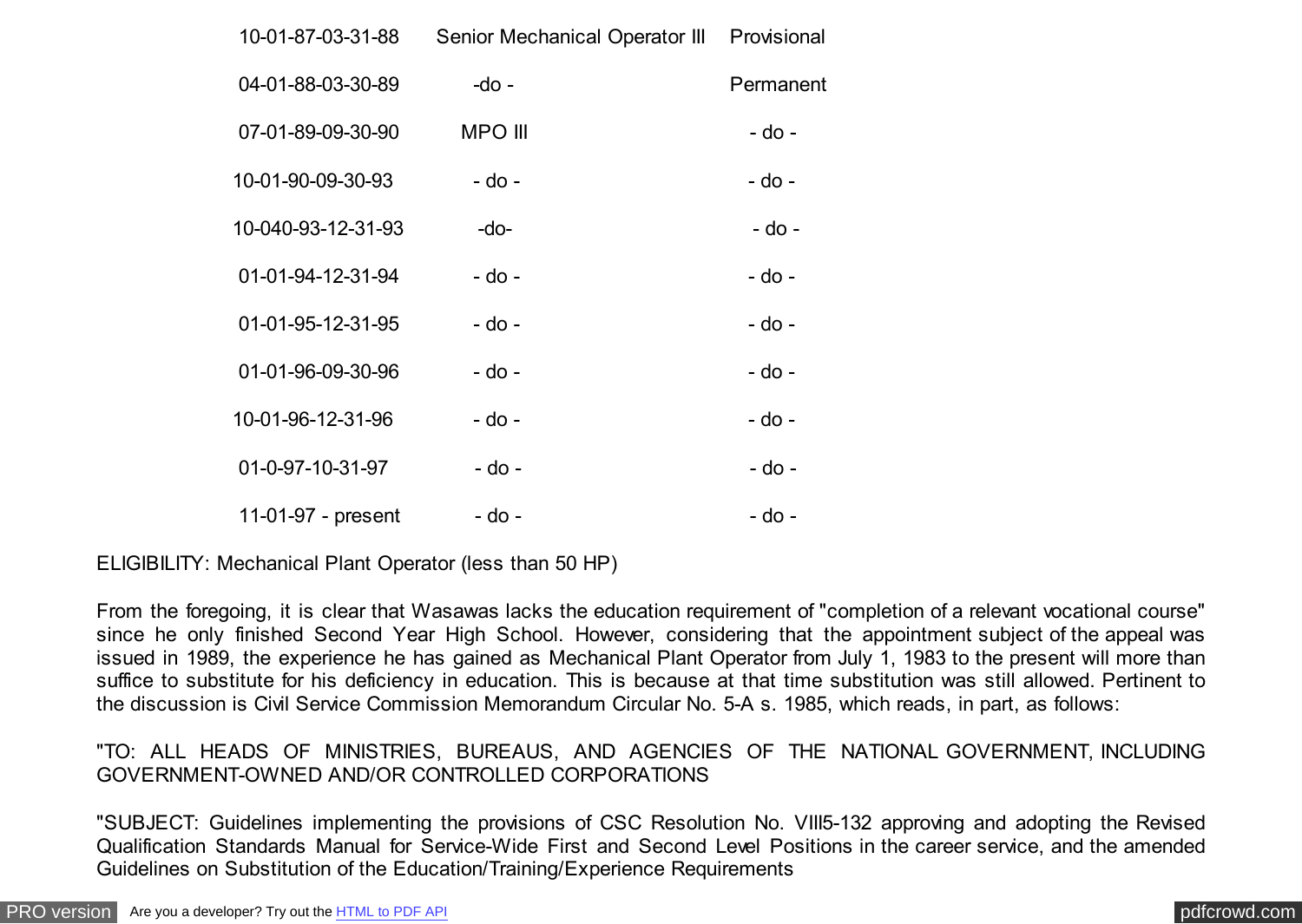"Pursuant to CSC Resolution No. VIII5-132 dated April 11, 1985, approving and adopting amendments made in the Revised Qualification Standards for Service-Wide First and Second Level Positions in the career service, and the amended Guidelines on Substitution of the Education/Training/Experience Requirements, which shall form an integral part of the approved Qualification Standards Manual, the following guidelines for implementing said provisions are hereby promulgated:

#### x x x

"6. For appointees who do not squarely meet the required education/training/experience requirements, the following Guidelines on Substitution for said requirements shall serve as guides in offsetting deficiencies where substitution may be allowed:

"a) Where necessary, education, experience or training shall be used interchangeably to offset deficiencies, except the civil service eligibility which shall not be substituted. Only education, relevant experience and/or training in excess of the minimum required may be used to offset any of the deficiencies, in accordance with the herein prescribed Rate of Substitution.

#### x x x

"h) Except as otherwise provided, the rate of substitution for every academic year of deficiency in the education requirements shall be any or a combination of the following:

"(1) Six months of specialized/relevant experience "(2) Three months of relevant training grant "(3) One hundred hours consisting of one or more specialized/relevant training courses or seminars

#### x x x

"7. The abovecited Guidelines on Substitution of the Education/Training/Experience Requirements shall be applicable to service-wide and unique positions in the career service. The adoption of such guidelines, however, shall not bar other agencies from setting their own guidelines on substitution, provided that the rate of substitution is not lower than what is herein prescribed, and the same shall be subject to the approval of the Civil Service Commission."

It must be emphasized, however, that under prevailing rules, no substitution shall be allowed for deficiencies in education and experience requirement (Sec. 1 [d], Rule X of CSC Memorandum Circular No. 40, series of 1998).

As gleaned from the records, Wasawas only lacks the required vocational course. Granting that the duration of the same is two (2) academic years, the deficiency can well be offset and substituted by almost nine years of relevant experience.